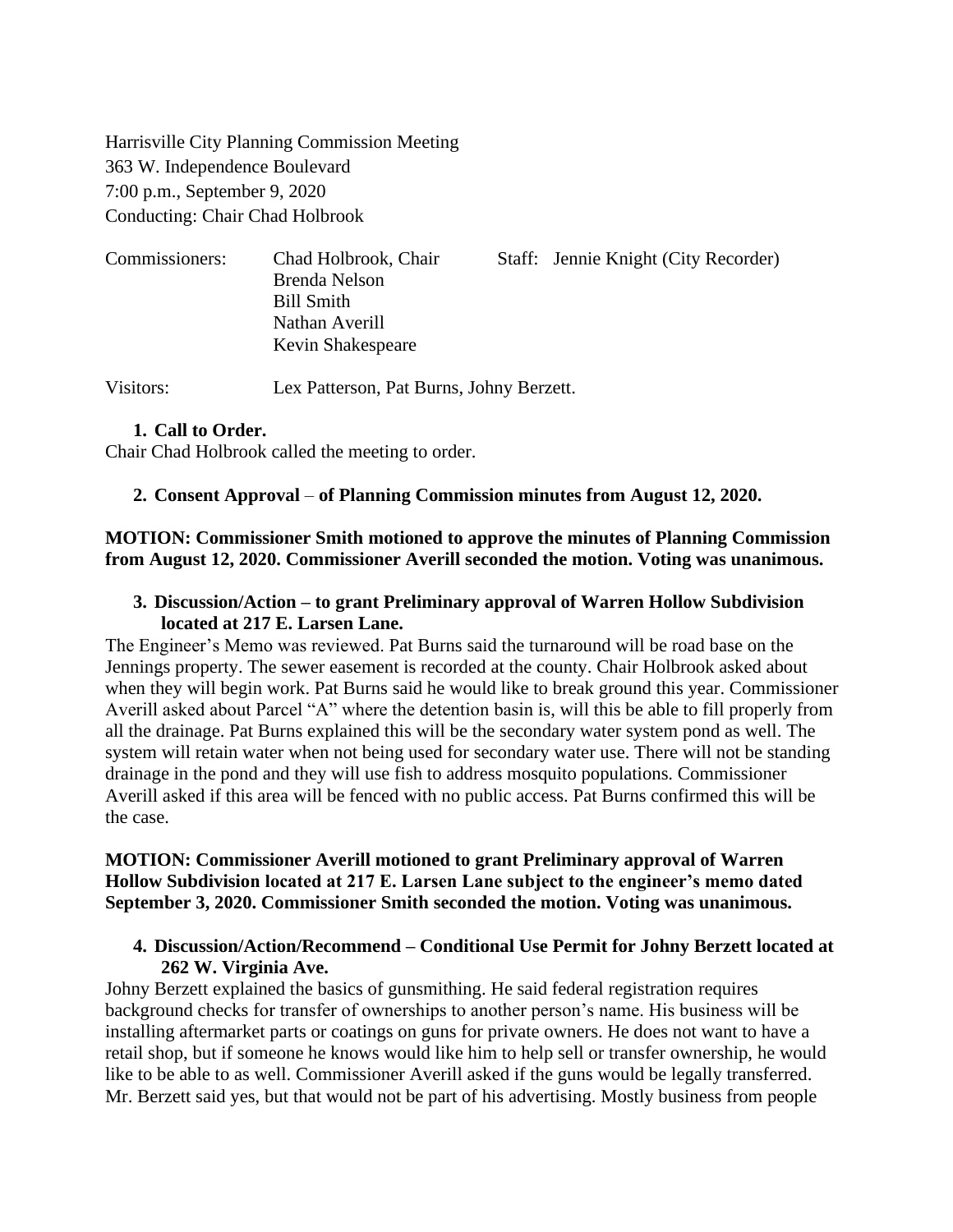who purchase parts to put on their firearms. He confirmed he will not have a gun inventory at his home, only one firearm at a time, mostly for people he knows. Chair Holbrook asked about customer access and security. Commissioner Smith asked about exhaust fans. Mr. Berzett explained the home is already setup, the previous owner had a room for dentistry work, with exhaust fans already installed with a hood; there is also a rear entrance to the home. Chair Holbrook asked about hours of operation. Mr. Berzett said after his full-time work hours, from about 4pm-7pm at the latest 8pm. Chair Holbrook asked about onsite parking. Mr. Berzett said they have a car port where only one customer will park at a time. Chair Holbrook asked if there was a risk for explosion. Mr. Berzett said he uses an electric smoker and there is no more risk than smoking meat. The liquid coating is overlaid by a compressor and spray gun similar to auto paint and baked in an oven.

Commissioner Shakespeare asked if he has received his federal licensing. Mr. Berzett said he applied about a week ago and they still have to conduct the background check. Commissioner Shakespeare said he would be on hold to conduct transfers until this is approved. Mr. Berzett said it takes around 60 days with an ATF agent conducting an interview and inspection of the home. Commissioner Averill asked if he is licensed to do the coating. Mr. Berzett confirmed yes, that is why he applied for this business. Commissioners reviewed the requirement in the Municipal Code for Home Occupations. Mr. Berzett said he would move this out of his home if the business grows. He is registered for the business name and tax ID. Jennie Knight explained the appeal period before he can apply for the business license.

**MOTION: Commissioner Averill motioned to grant the Conditional Use Permit subject to HCMC §11.10.020(9) for Beehive Fire Arms Co. (Johny Berzett). Commissioner Smith seconded the motion. Voting was unanimous.**

## **5. Discussion/Action/Recommend– Harrisville Ordinance 510; Mixed-Use/Infill Commercial Amendments.**

Jennie Knight reviewed the changes from the last draft which included parcels within the Mixed-Use/Infill Overlay Map are eligible for consideration, and outlines the commercial use to be the primary factor of the commercial element. Chair Holbrook asked if there were any concerns with the new changes. Commissioner Shakespeare commented this is fairly straight forward. All Commissioners said they are comfortable with these changes.

## **MOTION: Commissioner Shakespeare motioned to recommend approval of Harrisville Ordinance 510; Mixed-Use/Infill Commercial Amendments. Commissioner Averill seconded the motion. Voting was unanimous.**

## **6. Discussion/Action/Recommend – Harrisville Ordinance 511; Recreation and Commercial Vehicle Amended.**

Jennie Knight reviewed the changes that are included in this draft. Chair Holbrook said these reviews have taken extensive looks as to how this will affect residents. Commissioner Averill pointed out RV's have their place, and Walmart will have their place without penalized residents. Commissioner Smith agreed with this not limiting residents. Commissioner Averill said people can now use them with permitted uses without turning them into Airbnb. Chair Holbrook pointed out the generous time frame allowed if someone is constructing a home and also staying on the